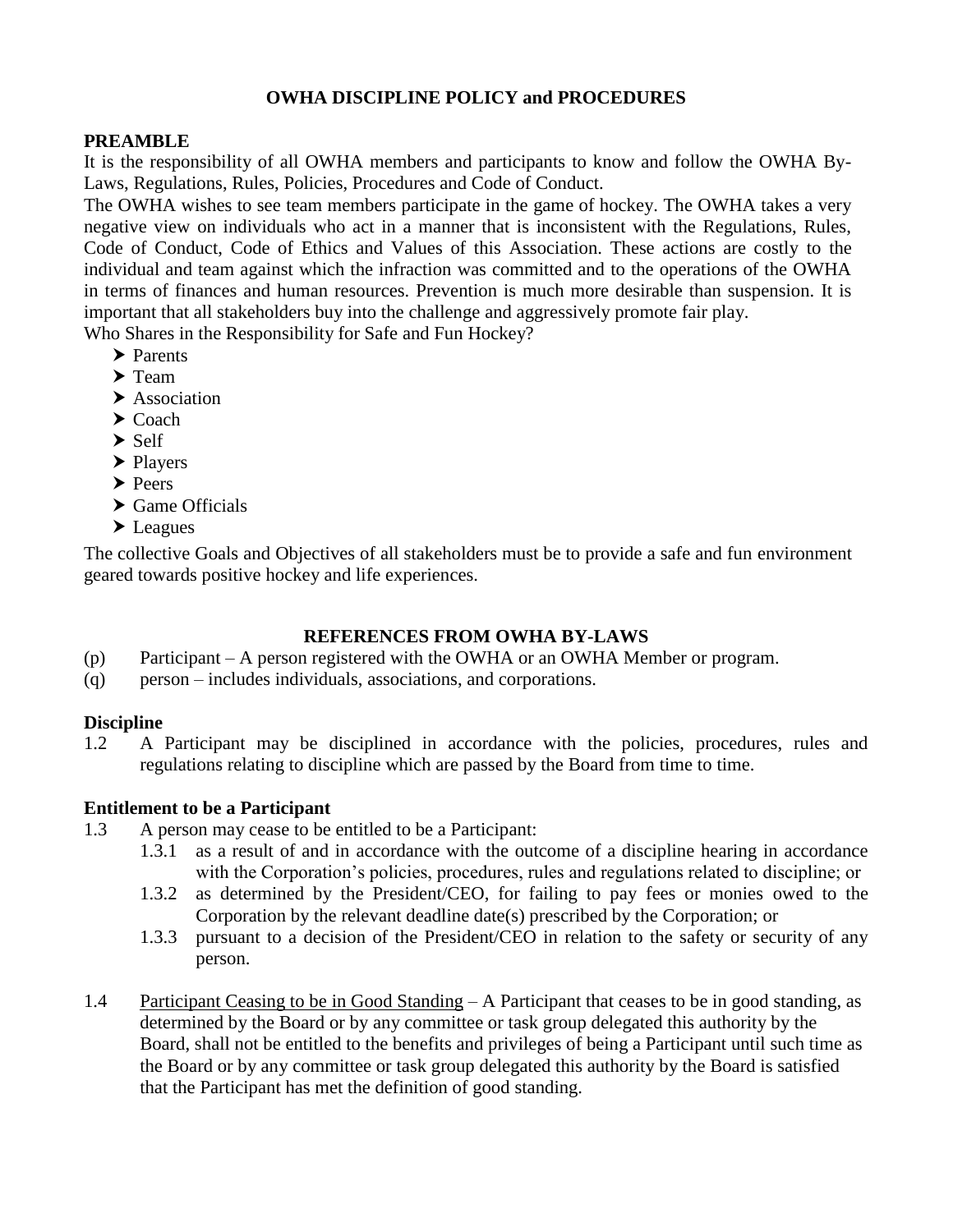## **DISCIPLINE / SUSPENSION POLICY and PROCEDURES**

- (A) All OWHA members must follow the OWHA Minimum Suspension guidelines as circulated prior to the commencement of each hockey season. Refer to OWHA Minimum Suspension policies.
- (B) The OWHA Chairperson or designate shall have the power to suspend summarily any player, coach, manager, person, team, member or individual for any breach or violation of any of the provisions of the OWHA By-laws, Regulations, Rules, Values, Code of Conduct, playing rules or any decision or ruling of the OWHA Board, or for unsportsmanlike conduct on or off the ice, or for abusive language to any of the officials, or for the alleged infraction of the amateur definition, provided that the Chairperson is satisfied that such player, coach, manager, person, team, member or individual as the case may be has committed such breach or violation, such suspension to be automatically and continuously effective until dealt with by the OWHA Board who shall deal with such suspension within fifteen days thereof.
- (C) (1) Any suspendible offense which occurs in any OWHA game (league, tournament, exhibition and/or Regional Playdown or Provincial Championship in or outside of Ontario) during the current season must be reported to the OWHA office within twenty-four (24) hours of the infraction(s) by the coach or other team official OR prior to the player or team's next game, whichever is less.
	- (2) Additional suspensions will be imposed wherever conditions and circumstances warrant.
	- (3) Leagues, local associations, individual teams and the OWHA may assess additional suspensions if warranted.
	- (4) Player/Team Official may also be required to appear before an OWHA Discipline Board.
	- (5) Once a player or team official has been suspended/ejected from a game, she/he cannot return to the ice to participate in any post-game ceremonies (hand shaking, medal presentations, etc.). If the suspended person does return to the ice, further suspensions will be issued.
	- (6) It is the responsibility of each team manager and/or coach to ensure his/her players and/or team staff sit out their minimum suspensions. If a team plays twenty (20) games or less during the season, the person will sit out the minimum suspension or three weeks, whichever is less. When in doubt as to the relevant suspensions, contact the OWHA office. If you are unable to reach an OWHA designate, sit player(s) and/or team officials in question until clarification can be obtained.
	- (7) Any player or team official currently under suspension is not eligible to participate in any OWHA games until his or her suspension has been completed. The OWHA may extend the suspension to include all OWHA activities if warranted. Note that suspensions are valid in all branches of Hockey Canada.
	- (8) Any individual suspension of seven (7) games or less may not be appealed to the OWHA, except Minimum Suspensions cannot be appealed.
	- (9) The OWHA will uphold additional suspensions issued by teams, leagues and/or associations upon written notification to the OWHA Office.
	- (10) The coach or team official of a team whose member commits a suspendible offence must send within twenty-four (24) hours of the infraction(s), by the coach or other team official, OR prior to the player or team's next game, whichever is less, a copy of the game sheet to the OWHA Office [\(stats@owha.on.ca\)](mailto:stats@owha.on.ca). Game sheets must be electronically submitted. faxes will not be accepted.
	- (11) Copies of game sheets confirming suspensions have been served, must be forwarded within twenty-four (24) hours of the game, by the coach or other team official, OR prior to the player or team's next game, whichever occurs first, to the OWHA Office [\(stats@owha.on.ca\)](mailto:stats@owha.on.ca). Game sheets must be electronically submitted. Faxes will not be accepted.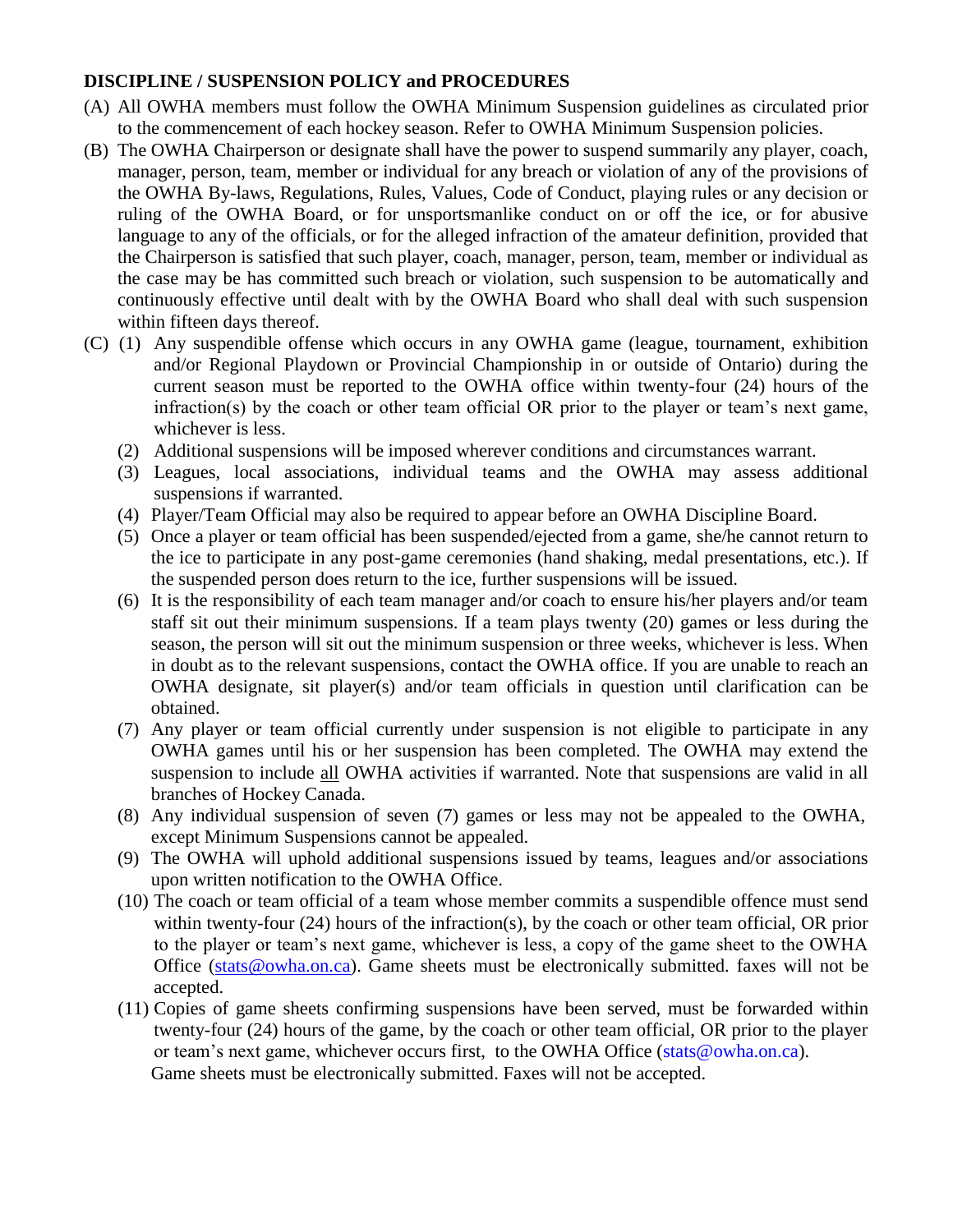## **MINIMUM SUSPENSION GUIDELINES**

- (a)All suspensions as listed in the OWHA Handbook are treated as individual suspensions.
- (b)Multiple suspensions in a single game or over a period of time, will each be treated individually as minimum suspensions.
- (c)Any individual suspensions of seven (7) games or less may not be appealed.
- (d)Violations of the OWHA Code of Conduct or any incidents occurring while under suspension will result in additional suspensions being assessed.
- (e) Player/team official may be required to appear before an OWHA Discipline Board.
- (f) In cases where a player or team official appears before a discipline panel/committee, it shall be the responsibility of that panel/committee to rule on both the length of the suspension and whether the suspended individual will be permitted to practice and/or participate in other sanctioned activities while under suspension. All such incidents must be reported to the OWHA office within 48 hours of the decision.
- (g)An OWHA on-ice official must forward the original copy of the game sheet for all match penalties and gross misconduct penalties to the OWHA office by delivery or e-mail to [stats@owha.on.ca](mailto:stats@owha.on.ca) no later than 12:00 noon the following day and by regular mail within 24 hours.
- (h)Upon receipt of a potential disciplinary situation, the OWHA Discipline Review Board will determine a process as follows:
	- a. Any Match Penalty, Gross Misconduct Penalty, a suspendible offense to a Repeat Offender (any individual who receives a second or subsequent suspendible offence in one season), a suspendible offense to an OWHA member currently on probation and/or a violation of the OWHA Code of Conduct shall be handled by the OWHA Discipline Review Board. The individual will not be allowed to participate in any sanctioned OWHA activities until there has been a decision rendered by the OWHA, to that effect.
	- b. In other situations, a determination shall be made by the OWHA Discipline Review Board as deemed appropriate.
	- c. The OWHA `Discipline Review Board and/or OWHA Board reserve the right to take additional action as deemed appropriate.
- **(i)** Multiple Offences will not be tolerated
	- <u>a)</u>  $2^{nd}$  suspendible offence in one season minimum plus two (2) and shall not participate in any OWHA sanctioned activity until permission granted by the OWHA Discipline Review Board.
	- b)  $3<sup>rd</sup>, 4<sup>th</sup>, 5<sup>th</sup>$ , etc. suspendible offence in one season indefinite minimum plus four (4) and shall not participate in any OWHA sanctioned activity until permission is granted by the OWHA Discipline Review Board.

Note: Previous years' suspensions are subject to review and consideration

# **SERVING SUSPENSIONS**

- Once a player or team official has been suspended/ejected from a game, she/he cannot return to the ice to participate in any post-game ceremonies (hand-shaking, medal presentations, etc.) If the suspended person does return to the ice, further suspensions will be issued.
- Minimum suspensions are just that, minimum suspensions.
- Exhibition games are not permitted for serving suspensions except in extreme situations with written approval of the OWHA Discipline Review Board. Minimum suspensions apply and additional suspensions may be assessed.
- It is the responsibility of each team manager and/or coach to ensure her/his players and/or team staff sits out their suspensions.
- If a team plays twenty (20) games or less during the season including playoffs, and tournaments, the person may be permitted, only with the approval of the OWHA Discipline Board, to sit out the minimum suspensions or three weeks, whichever is less. When in doubt as to the relevant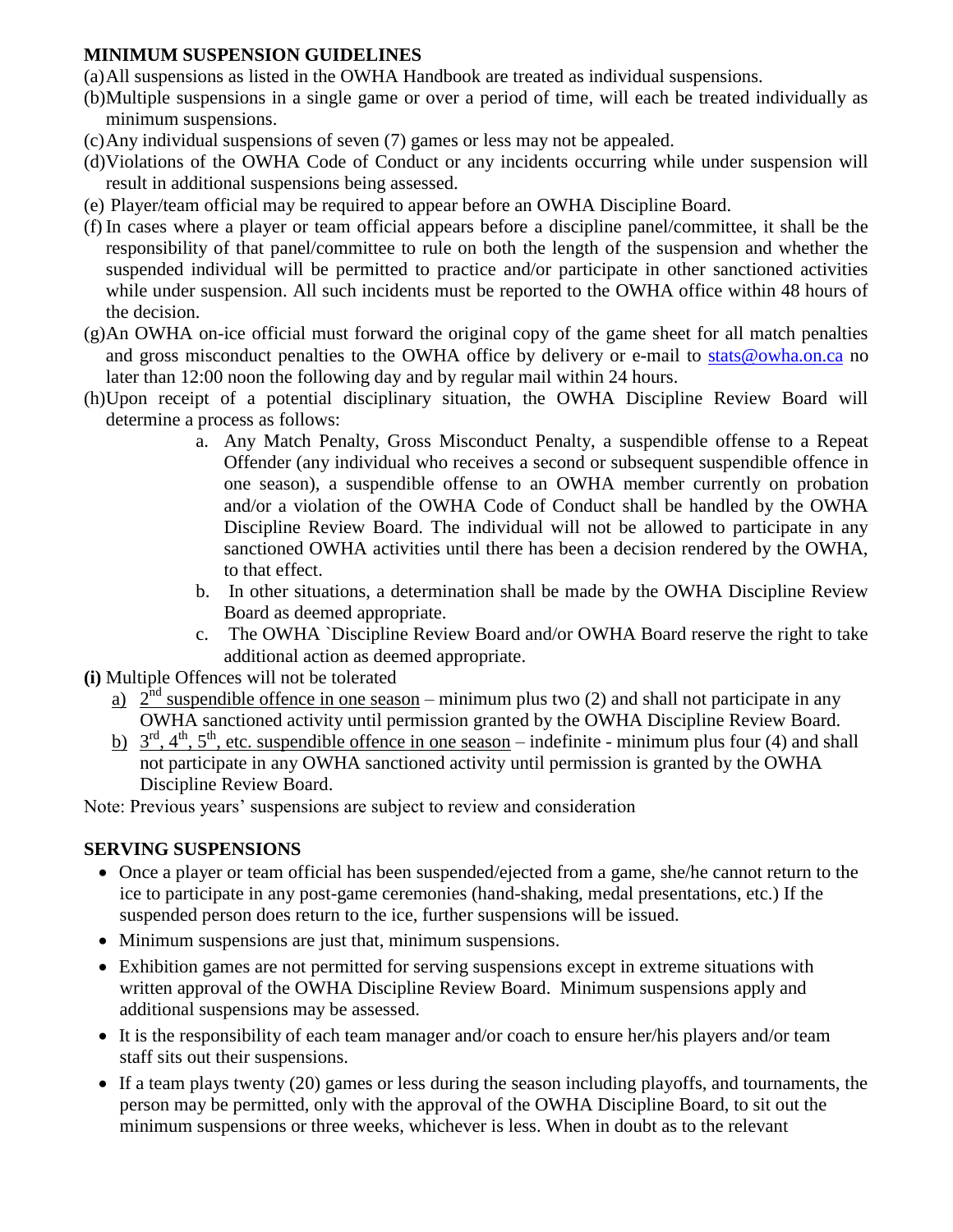suspensions, contact [discipline@owha.on.ca](mailto:discipline@owha.on.ca) and, if you have not received authorization to participate, sit player(s) and/or team officials in question until clarification can be obtained.

- No person shall participate in any capacity in an OWHA sanctioned game or event while under suspension. (i.e. if suspended while playing, the player cannot act as a coach, referee, etc., until the suspension is completed as a player. If suspended as a coach, the person cannot play, referee, etc., until the suspension is completed as a coach, and so on.) Persons found participating while under suspension are subject to further suspensions.
- Any player or team official currently under suspension is not eligible to participate in any OWHA and Hockey Canada sanctioned games. Any individual who violated the terms of any suspension will be subject to discipline by the OHWA or Hockey Canada.
- In cases where a player or team official is serving a suspension that player or team official may, in OWHA authorized cases, participate in all OWHA sanctioned activities except hockey games for the duration of the suspension. The suspended individual is not permitted on or near the bench or dressing room during any games. The OWHA may extend the suspension to include all OWHA activities if warranted.
- Teams and Associations have the authority to add additional suspensions but do not have the authority to lessen the suspensions. These must be reported, in writing, to the OWHA email [stats@owha.on.ca](mailto:stats@owha.on.ca) within 48 hours of the assessment of the suspension.
- Leagues do not have the authority to issue suspensions without prior written approval from the OWHA.
- If it is deemed that the minimum suspension may be inappropriate due to extenuating circumstances, an approach may be made to the OWHA to request relief. The OWHA designate(s) has the authority to give relief to minimum suspensions only in situations deemed extreme with such decision(s) final and binding with no opportunity to appeal. Disagreeing with the judgment of an official is not an extenuating circumstance.
- If any OWHA member fails to serve the minimum suspension without proper approval, the individual(s) and those others involved are subject to additional suspension.

Examples of situations where relief may be granted:

- It is proven that the official called the wrong rule or misinterpreted the rule not the judgment of an official,
- It is proven the wrong person was assessed a penalty and the appropriate person has been identified,
- Compassionate grounds, but only in extreme circumstances,
- Where an individual wishes to participate in a professional development activity (i.e./Speak Out! Session) while under suspension, they may receive special permission for that activity.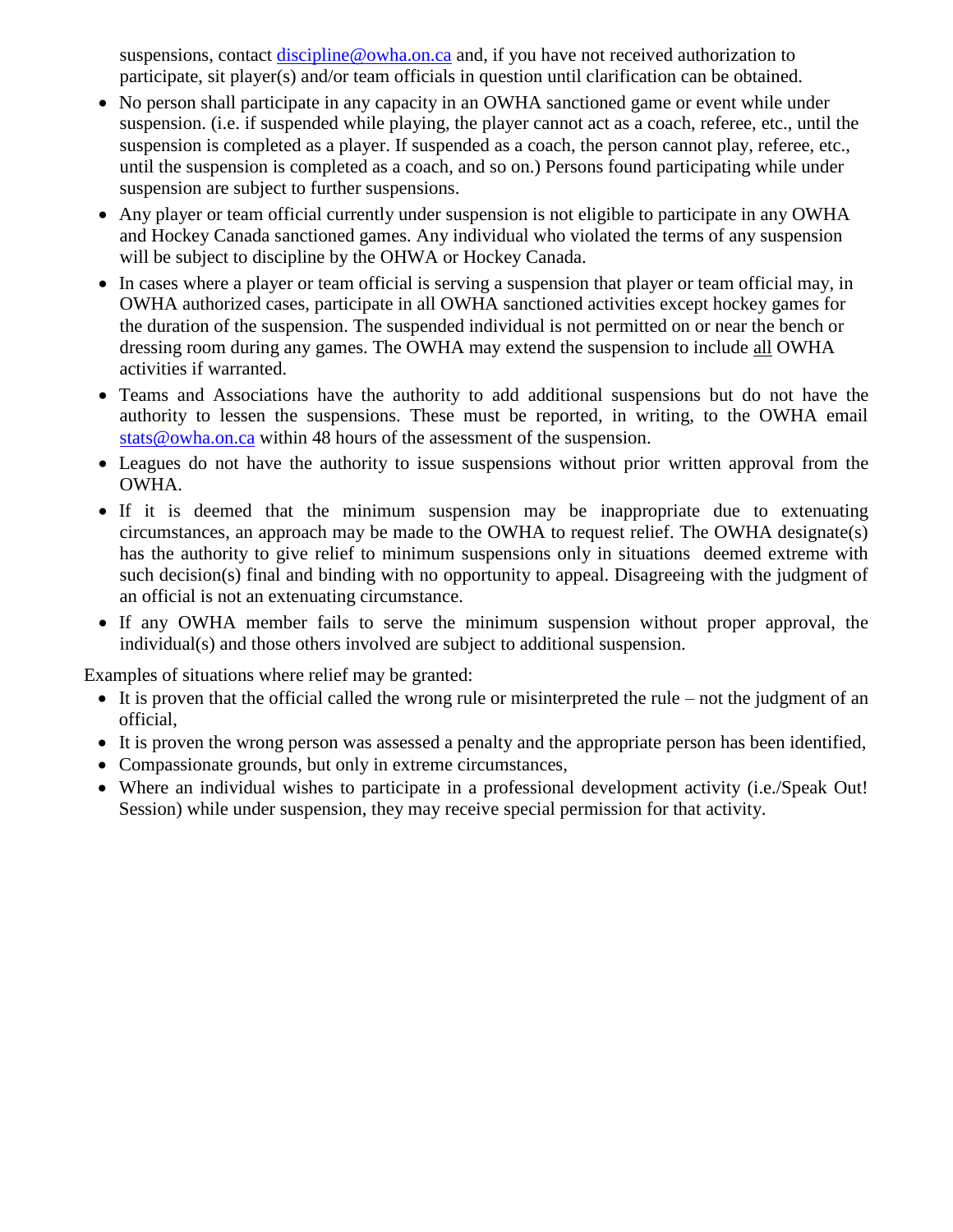#### **END OF SEASON SUSPENSIONS**

Individuals under suspension are not eligible for any involvement in Hockey Canada hockey programs until their suspension is served. Due to the reality of the game, rules, regulations, policies and procedures, this sometimes creates a challenge.

Case One: A player has a one game suspension for a relatively minor infraction – technically, she would miss tryouts, practices, exhibition games, team functions, etc. etc. until next season when her suspension is served – is this reasonable and effective?

Case Two: A player receives a fighting penalty because her team is eliminated and she decides to get rid of her frustrations on the nearest opponent/official. If we take no serious action, will we create a dangerous free for all at the end of each season?

## **END OF SEASON SUSPENSION PROCEDURE**

- 1) Before a suspended individual is allowed to participate in any OWHA/Hockey Canada game/activity, they must write a letter addressed to [discipline@owha.on.ca](mailto:discipline@owha.on.ca) stating why he/she should be allowed to participate prior to their suspension being served.
- 2) The OWHA Discipline Review Board shall review each situation and make a determination as deemed appropriate.

If a suspended individual does not participate in the OWHA/Hockey Canada for a full hockey season or more and then returns to the OWHA, the OWHA shall make a determination of eligibility, on a case by case basis. Until the above process has been completed, the individual(s) shall not be eligible for participation in any OWHA/Hockey Canada programs of any kind.

# **APPEALS**

(j) All appeals must be submitted and filed in accordance with the OWHA Appeal Policies and Procedures.

*Examples of possible Discipline Appeals:*

*Example 1: A player is assessed a GM 20 and a GM 21 at the end of one game. The minimum suspension is GM20 (1 game), GM 21 (3 games) plus implied GM for second major penalty in one game (2 games). The total minimum suspension is 6 games. This is not appealable.*

*If the player had been suspended earlier in the season, she is considered a Repeat Offender resulting in an additional 2 game minimum. In this case the total minimum suspension is 8 games. This is not appealable.*

(k)Grounds for Appeal

(i) Supplementary game(s) above the minimum suspension added by the OWHA that takes the suspension to 8 games or more.

*Example 2: A player is assessed a combination of 3 different penalties in a hockey game that add up to a total minimum suspension of 10 games. The 10 game suspension is not appealable. The OWHA Discipline Review Board adds 4 games for a total of a 14 game suspension. The additional 4 games may be appealed. The Appeal Tribunal has the authority to remove, lessen or add to the 4 games. The Appeal Tribunal must leave the minimum 10 game suspension in place.* 

*Example 3: A suspension imposed by a Team or Association where there has been a conflict with the By-Laws, Regulations, Rules or Policies of the OWHA; or a material procedural error; or adopted an error of fact; or did not provide a fair Hearing; or did not have the authority or jurisdiction to make the decision.*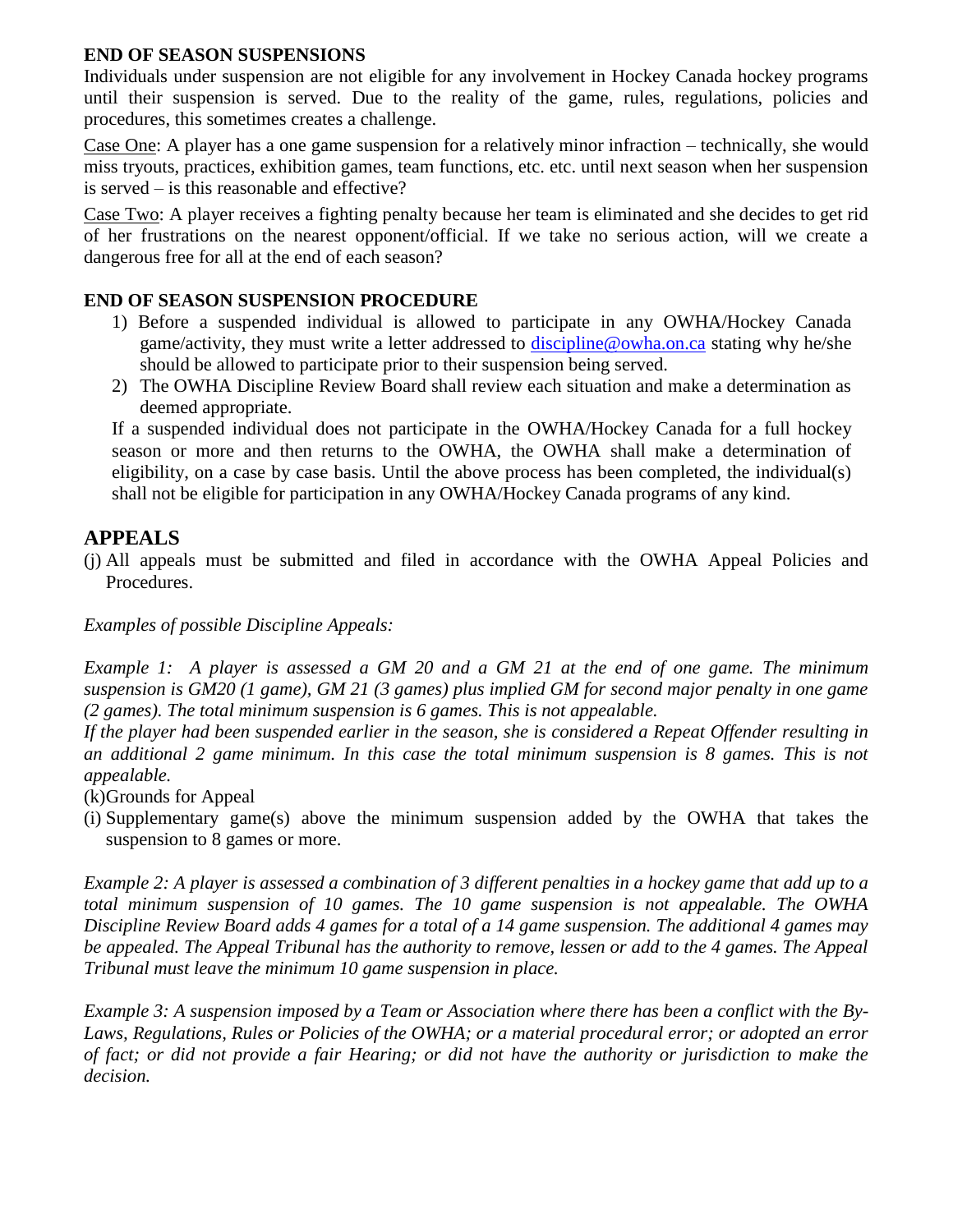#### **OWHA MINIMUM SUSPENSIONS NOTICE TO ALL OWHA TEAM OFFICIALS AND PLAYERS**

The following are **MINIMUM** suspensions that shall be imposed for any suspendible offence, which occurs in any OWHA game (league, tournament, exhibition and/or Regional Playoff or Provincial Championship in or outside of Ontario) during the season. These are **MINIMUM** suspensions. Additional suspensions will be imposed wherever conditions and circumstances warrant. Leagues, local associations, individual teams, and the OWHA may assess additional suspensions if warranted. **Please forward all discipline correspondence (Match Penalty Reports, Game Reports, Game Sheets, Letters, etc) to:**

#### **[stats@owha.on.ca](mailto:stats@owha.on.ca)**

#### **MINIMUM SUSPENSIONS CANNOT BE APPEALED**

IMPORTANT \* Multiple Offences will NOT be tolerated and WILL

result in additional suspensions.

 $2<sup>nd</sup>$  suspendible offence in one game/season – minimum plus two (2) and shall not participate in any OWHA sanctioned activity until permission granted by OWHA Discipline Chairperson.

 $3<sup>rd</sup>$ ,  $4<sup>th</sup>$ ,  $5<sup>th</sup>$ , etc. suspendible offence in one game/season – indefinite - minimum plus four (4) and shall not participate in any OWHA sanctioned activity until permission granted by OWHA Discipline Chairperson. Note: Previous years' suspensions are subject to review and consideration

#### **OFFENCE and MINIMUM SUSPENSIONS - Players, Team Officials & Others** Violations of the OWHA Code of Conduct: Individuals who are deemed to be in violation of the OWHA Code of **Conduct are subject to suspension and/or other action as deemed appropriate. MINOR PENALTY and GAME MISCONDUCT**

Bullying and Cyberbullying will be treated with the equivalency of a deliberate attempt to injure with offenders being suspended a minimum of 4 games for the first offence and possible removal for a second offence. It is the responsibility of all **stakeholders in hockey to promote an environment that supports the physical and mental health of participants,**

| <b>CODE</b>  | H. C. RULE    | <b>INFRACTION</b>                                                                                                                                                                                                                                                                                                                                                                                                                                      | <b>MINIMUM SUSPENSION</b>               |
|--------------|---------------|--------------------------------------------------------------------------------------------------------------------------------------------------------------------------------------------------------------------------------------------------------------------------------------------------------------------------------------------------------------------------------------------------------------------------------------------------------|-----------------------------------------|
| <b>GE101</b> | 4.6           | Game Ejection                                                                                                                                                                                                                                                                                                                                                                                                                                          | Duration of that game                   |
| <b>GE102</b> | 4.2(e)        | Game Ejection                                                                                                                                                                                                                                                                                                                                                                                                                                          | Duration of that game                   |
| <b>GM20</b>  | 9.2(a)        | Disputing Call of Official:                                                                                                                                                                                                                                                                                                                                                                                                                            | $+1$ Game                               |
| GM21         | 9.2(b)        | Disputing call with Official: Verbal Abuse of a Game Official:                                                                                                                                                                                                                                                                                                                                                                                         | $+3$ Games                              |
| <b>GM30</b>  | 6.7           | Fighting<br>1 <sup>st</sup> Offence:<br>2 <sup>nd</sup> Offence:<br>3 <sup>rd</sup> Offence:                                                                                                                                                                                                                                                                                                                                                           | $+4$ Games<br>$+8$ Games<br>$+16$ Games |
| GM31         | 6.7(h)        | $2nd$ Fight, same stoppage of play ( $3rd$ , $4th$ , etc.)                                                                                                                                                                                                                                                                                                                                                                                             | $+6$ Games                              |
| GM32         | 6.7(h)        | Player(s) $3rd, 4th, 5th$ , etc. player into fight:                                                                                                                                                                                                                                                                                                                                                                                                    | $+6$ Games                              |
| <b>GM34</b>  | 9.5(b)        | Leaving the Players Bench or Penalty Box                                                                                                                                                                                                                                                                                                                                                                                                               | $+3$ Games                              |
| GM35         | 9.5(c)        | Leaving the Penalty Box to start a fight                                                                                                                                                                                                                                                                                                                                                                                                               | $+4$ Games                              |
| GM36         | $9.5$ (a,b,c) | Coach whose player is penalized under GM 34 and/or GM 35:<br>Note: GM36 – Coaches' penalty will be noted on the front of the<br>game sheet of the Official's copy only. Penalty to Coach is automatic<br>as a result of a player receiving a GM34 and/or GM35. Coach<br>not to be ejected as a result of this penalty being assessed. Note 2: If<br>Coaches' penalty is not noted on the game sheet, the suspension to<br>the coach is still in place. | $+5$ Games                              |
| <b>GM37</b>  | 4.11(d)       | Goaltender Leaves Crease to join a fight                                                                                                                                                                                                                                                                                                                                                                                                               | $+3$ Games                              |
| GM38         | 6.7(b)        | INSTIGATOR of a fight (2+GM):                                                                                                                                                                                                                                                                                                                                                                                                                          | $+3$ Games                              |
| GM39         | 6.7(b)        | AGGRESSOR of a fight $(2+GM)$ :                                                                                                                                                                                                                                                                                                                                                                                                                        | $+3$ Games                              |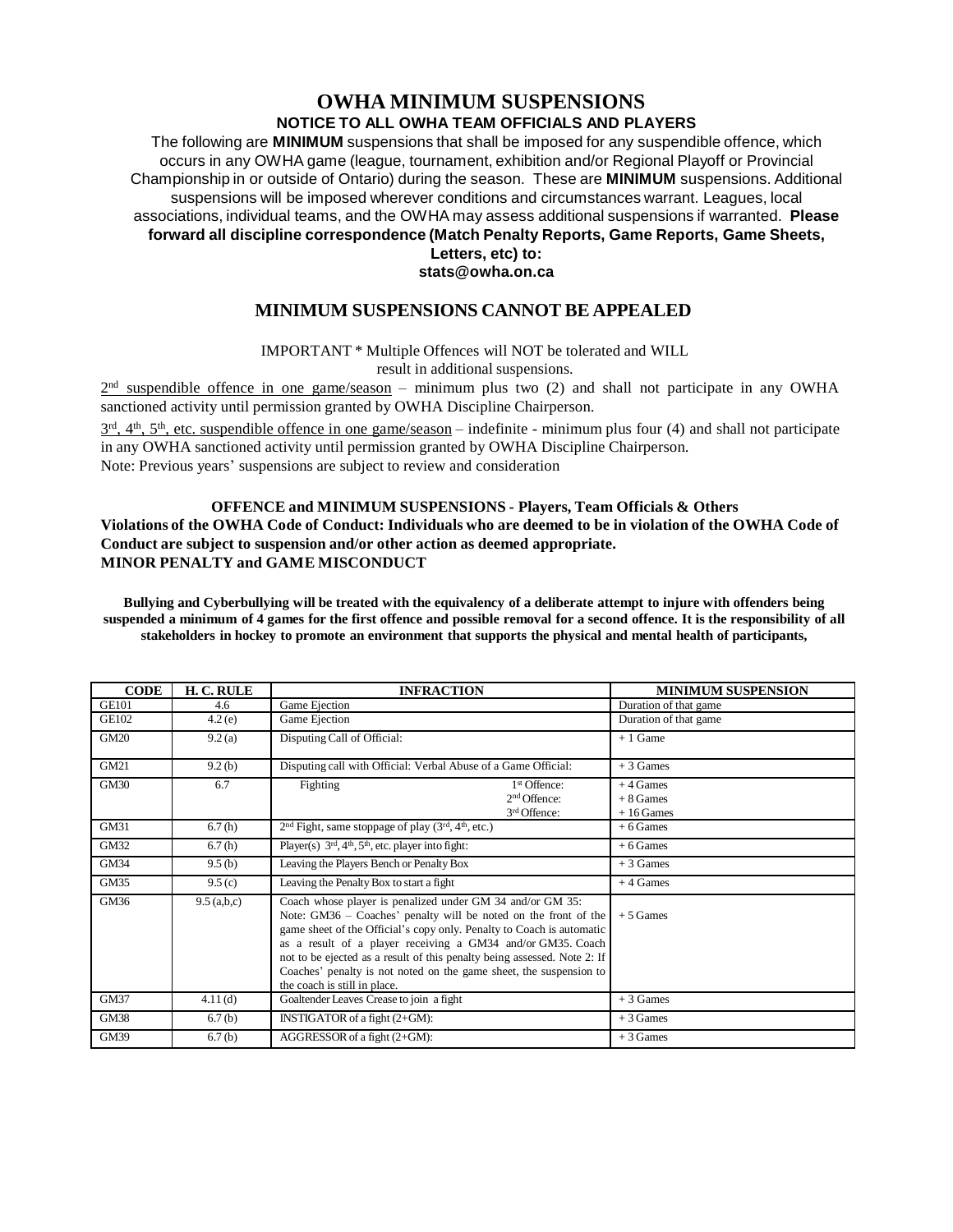| <b>CODE</b> | <b>HC RULE</b>                        | <b>INFRACTION</b>                                                                                                                        | <b>MINIMUM SUSPENSION</b>                                                                                                              |
|-------------|---------------------------------------|------------------------------------------------------------------------------------------------------------------------------------------|----------------------------------------------------------------------------------------------------------------------------------------|
| GM41.01     | 6.6                                   | Kneeing $(5+GM)$                                                                                                                         | $+2$ Games                                                                                                                             |
| GM41.02     | 6.6                                   | Elbowing $(5+GM)$                                                                                                                        | $+2$ Games                                                                                                                             |
| GM41.03     | 6.4(a)                                | Checking from Behind (5+GM)                                                                                                              | $+3$ Games                                                                                                                             |
| GM41.04     | 8.2(a)                                | Cross Checking $(5+GM)$                                                                                                                  | $+2$ Games                                                                                                                             |
| GM41.05     | 8.2(b)                                | Cross Checking Above Shoulders (5+GM)<br>1 <sup>st</sup> offence:<br>$2nd$ offence:                                                      | $+3$ Games<br>Indefinite                                                                                                               |
| GM41.06     | 8.2(c)                                | Cross Checking Goalie in Crease (5+GM)                                                                                                   | $+2$ Games                                                                                                                             |
| GM41.07     | 8.2(d)                                | Cross Checking Injury (5+GM)                                                                                                             | $+2$ Games                                                                                                                             |
| GM41.08     | 8.4(a)                                | Slashing $(5+GM)$                                                                                                                        | $+2$ Games                                                                                                                             |
| GM41.09     | 8.4(b)                                | Slashing Injury (5+GM)                                                                                                                   | $+2$ Games                                                                                                                             |
| GM41.10     | 6.2                                   | Boarding (5+GM)                                                                                                                          | $+2$ Games                                                                                                                             |
| GM41.11     | 6.2                                   | Body Checking (5+GM)                                                                                                                     | $+2$ Games                                                                                                                             |
| GM41.12     | 6.3                                   | Charging (5+GM)                                                                                                                          | $+2$ Games                                                                                                                             |
| GM41.13     | 6.5(d)                                | Head Contact (5+GM)<br>1 <sup>st</sup> offence:<br>2 <sup>nd</sup> offence:                                                              | $+3$ Games<br>Indefinite                                                                                                               |
| GM41.14     | 7.4(a)                                | Tripping (5+GM)                                                                                                                          | $+2$ Games                                                                                                                             |
| GM42        | 6.1(d)                                | Hair Pulling, Grab Face mask/Helmet/Chinstrap (5+GM)                                                                                     | $+2$ Games                                                                                                                             |
| GM43        | 6.7(k)                                | Roughing $(5+GM)$                                                                                                                        | $+2$ Games                                                                                                                             |
| <b>GM44</b> | 6.7(l)                                | Roughing Deliberate Contact After Whistle (5+GM)                                                                                         | $+2$ Games                                                                                                                             |
| GM45        | 7.1(a)                                | Holding (5+GM)                                                                                                                           | $+2$ Games                                                                                                                             |
| GM46        | 7.1(b)                                | Holding Injury $(5+GM)$                                                                                                                  | $+2$ Games                                                                                                                             |
| <b>GM47</b> | 7.2(a)                                | Hooking $(5+GM)$                                                                                                                         | $+2$ Games                                                                                                                             |
| <b>GM48</b> | 7.2(b)                                | Hooking Injury $(5+GM)$                                                                                                                  | $+2$ Games                                                                                                                             |
| GM49        | 7.3(a)                                | Interference $(5+GM)$                                                                                                                    | $+2$ Games                                                                                                                             |
| <b>GM50</b> | 7.3(b)                                | Interference of a Goaltender (5+GM)                                                                                                      | $+2$ Games                                                                                                                             |
| <b>GM51</b> | 7.3 <sub>(d)</sub>                    | Interference from the Bench $(2+GM)$                                                                                                     | $+2$ Games                                                                                                                             |
| GM52        | 7.3(e)                                | Interference Injury (5+GM)                                                                                                               | $+2$ Games                                                                                                                             |
| <b>GM53</b> | $8.3$ (a,b)                           | High Sticking $((5+GM)$                                                                                                                  | $+2$ Games                                                                                                                             |
| <b>GM54</b> | 7.4(b)                                | Slewfoot Standing Still (4+GM)                                                                                                           | $+2$ Games                                                                                                                             |
| GM55        | 6.4(a)                                | Checking from Behind (2+GM)                                                                                                              | $+1$ Games                                                                                                                             |
| <b>GM57</b> | 4.11(f)                               | Goaltender Drop Kick Puck (with injury-5+GM)                                                                                             | $+2$ Games                                                                                                                             |
| <b>GM58</b> | 9.4                                   | Kick Shot (with injury5+GM)                                                                                                              | $+2$ Games                                                                                                                             |
| GM62        | 9.5(i)                                | Leaving the Bench without clearance from the Referee (Assessed                                                                           | $+3$ Games                                                                                                                             |
| GM63        | 9.5(i)                                | to coach if altercation results in penalties at end of game)<br>Coach whose player is not identified as the first to leave the player'   | $+3$ Games                                                                                                                             |
| GM64        | 4.9 (f)                               | or penalty bench during an on-ice altercation<br>Team Official Interference/Distraction during Penalty Shot                              | $+1$ Games                                                                                                                             |
| GM65        | 9.5(f)                                | Bench Official on the ice Without Permission of Official                                                                                 | $+2$ Games                                                                                                                             |
| <b>GM70</b> | 10.14(a)                              | Refusing to Start Play Coach (5+GM)                                                                                                      | Indefinite                                                                                                                             |
| GM71        | 10.14(c)                              | Refusing to Start Play Coach 2 <sup>nd</sup> Time Same Game                                                                              | Indefinite (1 year minimum)                                                                                                            |
| GM72        | 10.14(e)                              | Refusing to Leave the Players Bench (5+GM)                                                                                               | Indefinite                                                                                                                             |
| GM76        | 4.5(c)                                | Second Misconduct - Same Game                                                                                                            | $+2$ Games                                                                                                                             |
| GM          |                                       | Unspecified                                                                                                                              | $+2$ Games                                                                                                                             |
|             | OWHA                                  | Playing without obtaining a Pickup Consent Form signed by the                                                                            | Twice the number of games player while                                                                                                 |
|             |                                       | official contact of her own registered team (Ineligible Player)                                                                          | ineligible                                                                                                                             |
|             | OWHA                                  | Coach identified as playing ineligible player (s) or having<br>ineligible staff on the bench. Failure to properly report a<br>suspension | Twice the number of games the player/staff has<br>participated while ineligible                                                        |
|             | <b>OWHA</b>                           | Individual making public derogatory remarks with respect to<br>the OWHA or any of its members                                            | \$100.00 fine and /or appropriate suspension                                                                                           |
|             | <b>OWHA Rules</b><br>One $(II)$ $(B)$ | Team official participating on-ice without a properly fastened<br>CSA hockey approved helmet                                             | $1st$ offence to ta team – warning & immediate<br>removal from ice<br>$2nd$ offence +2 Games to specific official (s) &<br>Head Coach. |